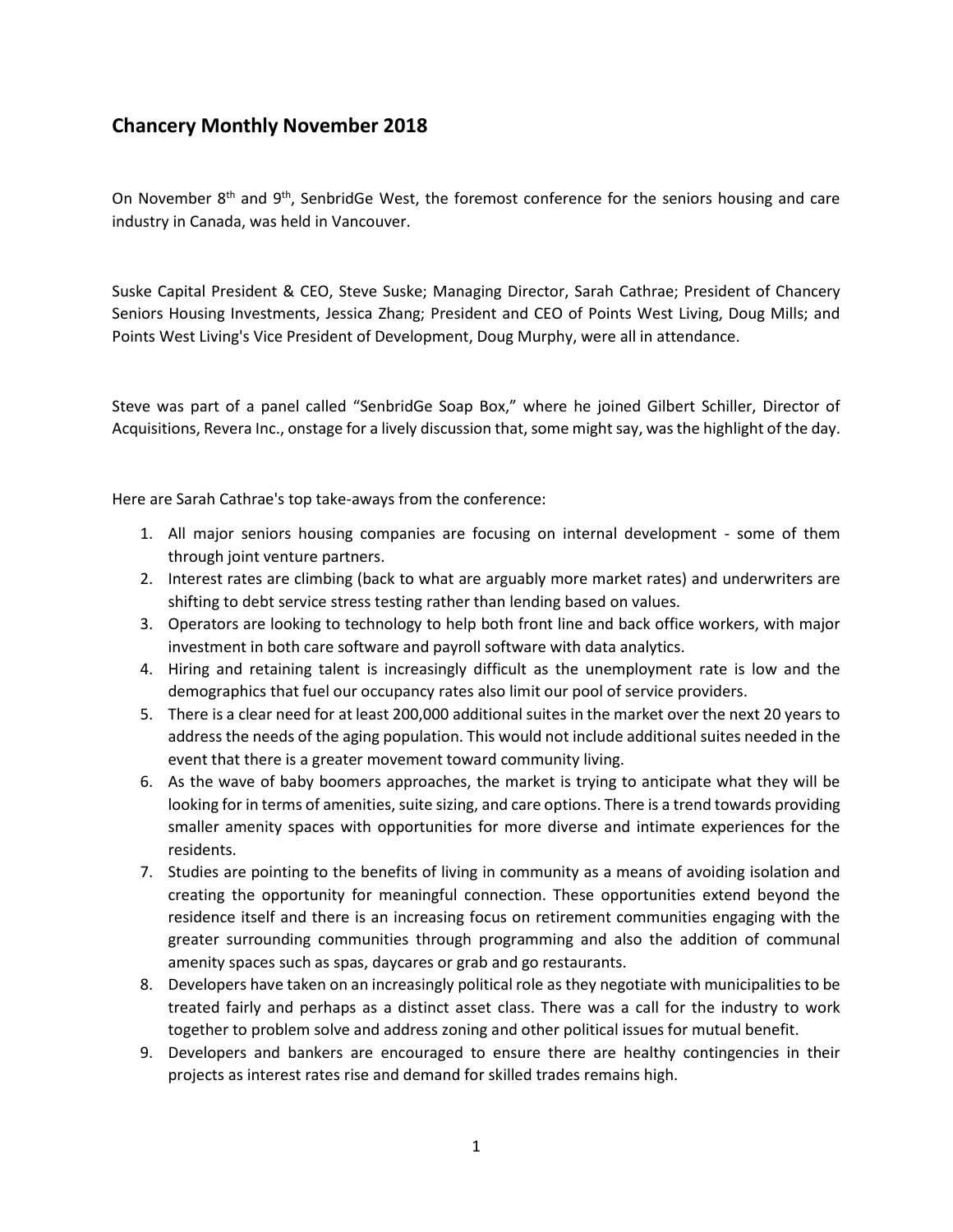The SenbriGE West conference also featured a tour to an innovative seniors housing community in Vancouver – Tapestry Wesbrook Village ("Tapestry").



Our President, Jessica Zhang would like to share with us her thoughts and takeaways on Tapestry.

1. Located in the beautiful campus of UBC, Tapestry offers an array of continued learning opportunities to its residents. Led by "life-long learning" philosophy, the operator provides various programs, lectures, and activities to help its seniors residents find fulfillment after retirement.



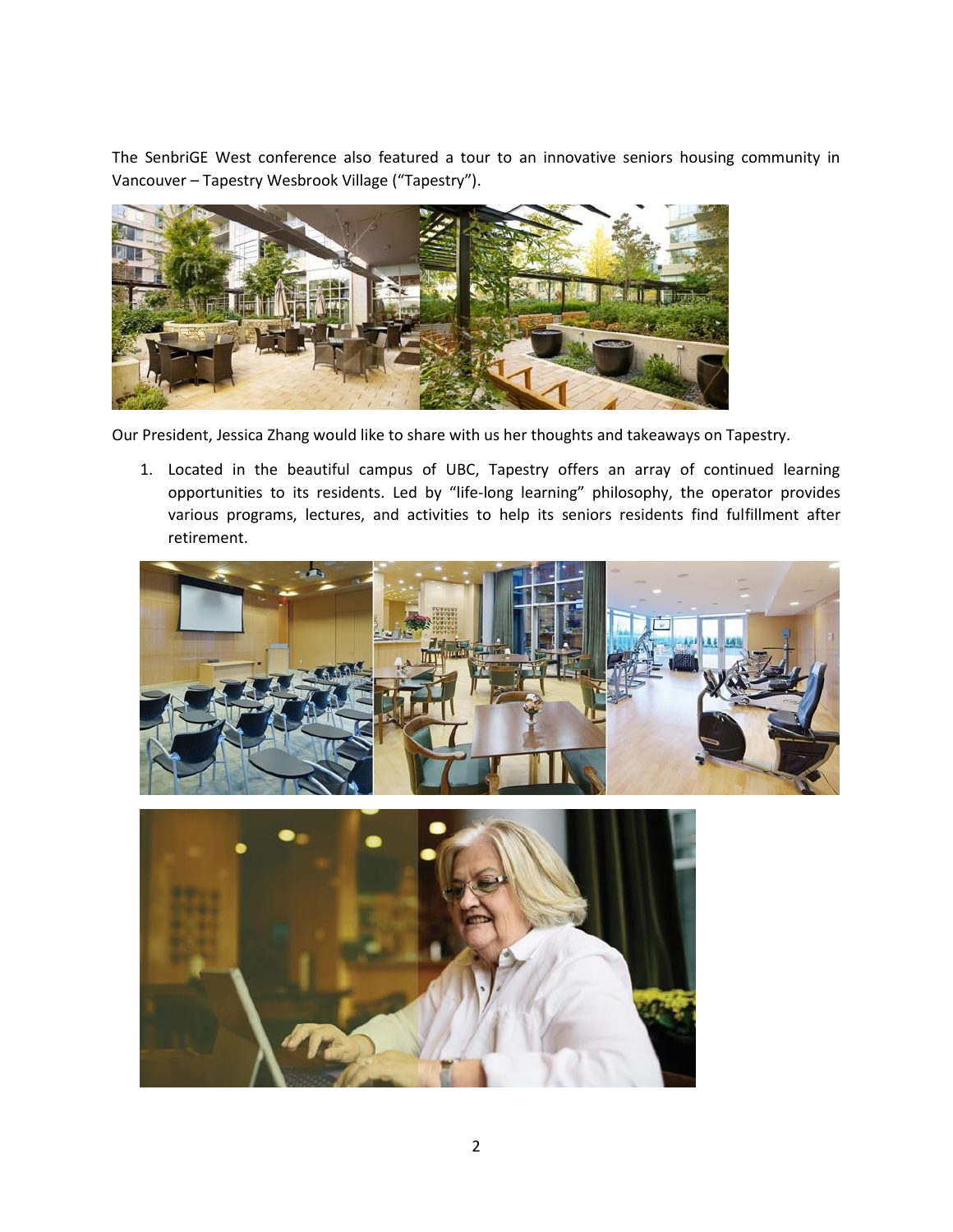2. There are two portions of the Tapestry property: condo and rental apartments. Tapestry presents a wide age range of the residents, from 59 to 101. The mixed-age community gives residents the comfort that they can age safely and gracefully in the community that they are familiar with.



3. "Food is the first priority." With top-notch chefs and the freshest ingredients, Tapestry offers unparalleled dining experience to its seniors residents. Every apartment resident has \$300 dining credits per month. Compared with traditional meal plan, the credit system not only gives flexibility – residents can choose to cook at home whenever they want, but also encourages them to stay connected and engaged with other people. Themed events such as "Ladies' Lunch" and "Gentlemen's Lunch" are held regularly to promote the bonding of the community.



4. Embracing technology is a key design idea of Tapestry community. Every unit is connected to Wi-Fi and has a flat screen display to give residents all kinds of information, such as weather and activity schedule to facilitate communication and remove anxiety from daily life. 95% of the residents have IPADs. Seniors can use smart TV to watch the latest episode on Netflix.

The demographic shift, the rapid development of information technology, and the advancement of medical technology altogether are reshaping the consumers' demand, yearning for a higher level of professional and humanized services.